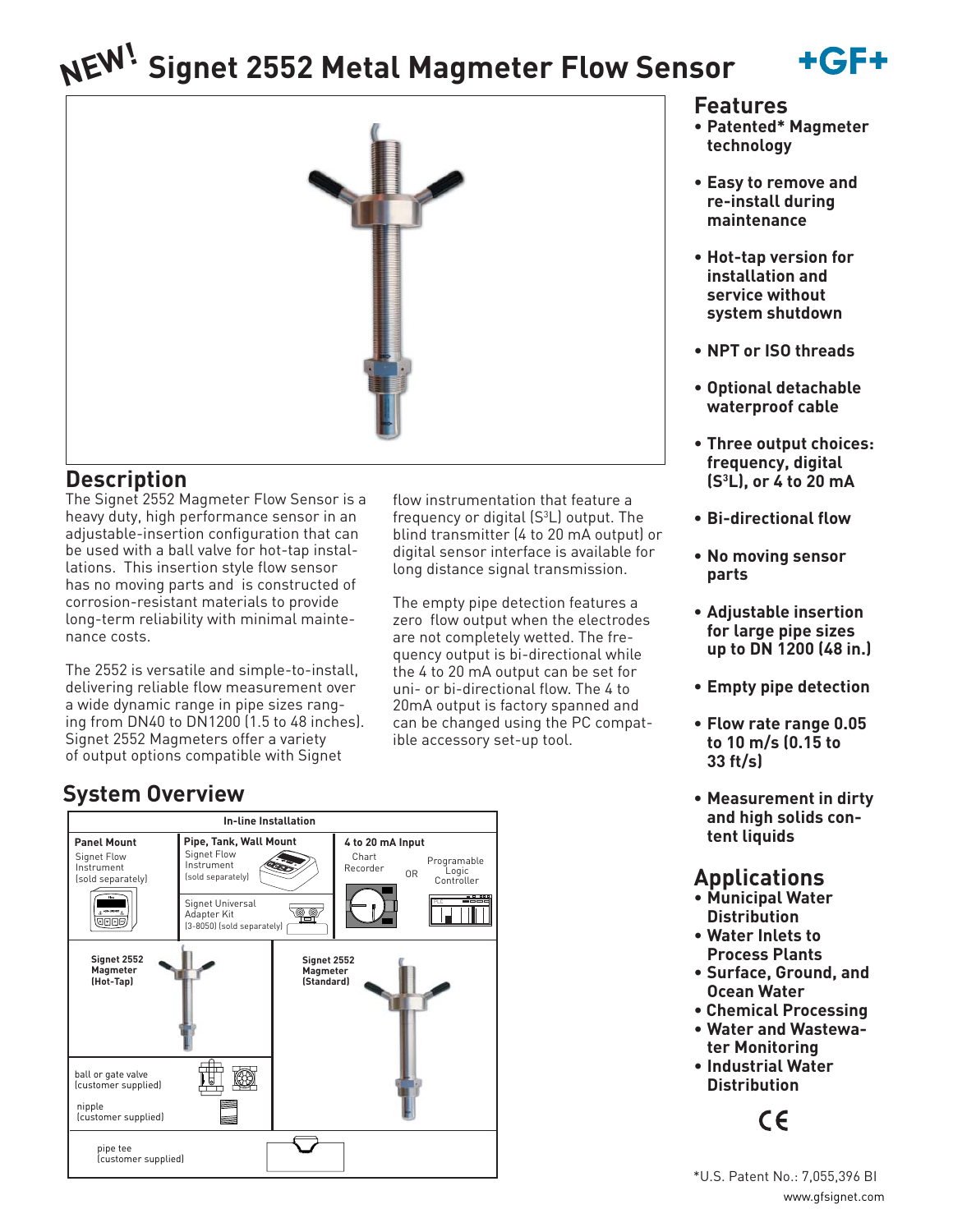



25.4 mm (1.0 in.)

# **Specifications**

#### **Wetted Materials:**

- 316L Stainless Steel body and electrodes
- PVDF Insulator
- O-rings: FPM (standard)
- Cable: 4-cond + shield, PVC jacket (Fixed cable models) or Watertight Rubber cable assembly with NEMA 6P connector

#### **Power Requirements**

- 4 to 20 mA:
	- 21.6 to 26.4 VDC, 22.1 mA maximum • Frequency:
- 4.5 to 26.4 VDC, 15 mA maximum  $\bullet$  Digital (S<sup>3</sup>L):
- 4.5 to 6.5 VDC, 15 mA maximum
- Reverse polarity and short circuit protected

### **Performance**

### Pipe size range:

 DN40 to DN1200 (1.5 in. to 48 in.) Flow Range

- $\bullet$  Minimum: 0.05 m/s  $(0.15 \text{ ft/s})$
- Maximum:  $10 \text{ m/s}$   $(33 \text{ ft/s})$

Linearity:  $\pm$  (1% reading + 0.01 m/s)  $±(1\%$  reading  $+0.033$  ft/s)

Repeatability:  $\pm 0.5\%$  of reading @ 25°C Minimum Conductivity: 20 µS/cm

### **Electrical**

Current output (4 to 20 mA)

- Programmable and reversible
- Loop Accuracy: 32 µA max. error (@ 25°C @ 24 VDC)
- Temp. drift: ±1 µA per °C max.
- Power supply rejection:  $\pm 1$  µA per V
- Isolation: Low voltage < 48 VAC/DC from electrodes and auxiliary power
- Maximum cable: 300 m (1000 ft.)
- Max. Loop Resistance:  $300 \Omega$
- Error condition: 22.1 mA

## **Electrical (continued)**

Frequency output:

- Compatible with Signet 5075, 5500, 5600, 8550 and 8900
- Max. Pull-up Voltage: 30 VDC
- Short Circuit Protected:  $\leq$  30 V @ 0 $\Omega$  pull-up for one hour
- Reverse Polarity Protected to -40 V for 1 hour
- Overvoltage Protected to +40 V for 1 hour
- Max. Current Sink: 50 mA, current limited
- Maximum cable: 300 m (1000 ft.)

#### Digital (S<sup>3</sup>L) Output:

- Compatible with Signet 8900
- Serial ASCII, TTL level 9600 bps
- Maximum cable: Application dependent (See 8900 manual)

#### **Max. Temperature/Pressure Rating**

Storage Temperature:

 -15°C to 70°C (5°F to 158°F) in non-icing conditions

- Operating Temperature
- Ambient: -15°C to 70°C (5°F to 158°F) in non-icing conditions
- Media:
	- -15°C to 85°C (5°F to 185°F)
- Maximum Operating Pressure

20.7 bar @ 25°C (300 psi @ 77°F)

#### **Hot-Tap Installation Requirements**

- Maximum Installation Pressure 20.7 bar (300 psi)
- Maximum Installation Temp. 40°C (104°F)

Hot -tap installation at temperatures that are greater than 40°C or with hazardous liquids are not permitted with this product.

#### **Standards and Approvals**

- CE
- U.S. Patent No.: 7,055,396 BI
- Fixed cable: NEMA 6 (IP67)
- Watertight connector: NEMA 6P (IP68)
- EN 61326: Immunity and Emissions for Control Equipment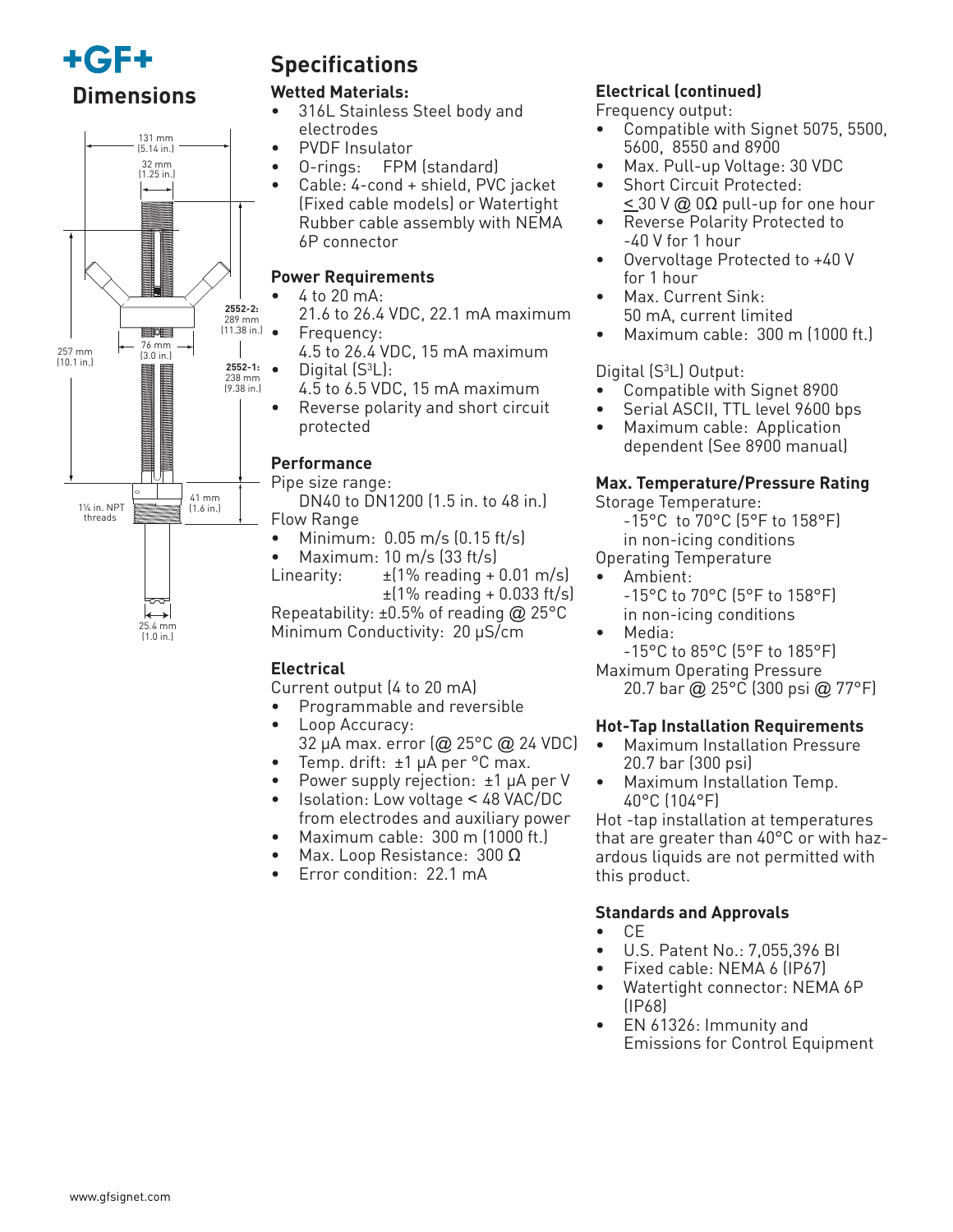# **Sensor Selection Guide**

The 2552 Magmeter can be installed into a variety of pipe sizes ranging from DN50 to DN1200 (2 in. to 48 in.). Follow the steps below to ensure that you choose the right sensor for your application.

#### **Step 1: Determine how the sensor will be installed**

A. For standard (no Hot-Tap) installations:

The height of the weldolet (threadolet) and pipe adapter(s) should be determined before the sensor is purchased.

- For retrofit installations, the stack height, or "A" dimension (see Fig. 1), is the overall height from the top of the pipe to the hightest point of the stack before the sensor is connected.
- For new installations, Signet recommends a weldolet (threadolet) and an adapter to accommodate the 1.25 in. sensor process threads. The stack height, or "A" dimension (see Fig. 1), is the overall height from the top of the pipe to the highest point of the stack.

#### B. For Hot-Tap installations:

The stack height of the ball valve, nipple weldolet (threadolet) and pipe adapters should be determined before the sensor is purchased.

- For retrofit installations, the ball valve must be at least a 1.25 in. full port valve. The stack height, or "A" dimension (see Fig. 2), is the overall height from the top of the pipe to the top of the ball valve, or the top of the highest point of the stack before the sensor is connected.
- For new installations, Signet recommends a 1.25 in. full port ball valve, a short nipple and a weldolet (threadolet). The stack height or "A" dimension (see Fig. 2) is the overall height from the top of the pipe to the top of the ball valve.

#### **Step 2: Determine how the sensor will be installed**

Once the "A" dimension is determined, go to the sensor selection table and find your "A" dimension on the left column. Then, find the appropriate pipe size at the top of the chart. These two factors will determine which sensor is best suited for your installation.

|                              |                | <b>Pipe Size</b> |                  |                |                         |                |                |                                 |                |                                     |                |                |                |                  |                  |                         |                            |                |                                 |                                     |                  |                    |                |                                           |
|------------------------------|----------------|------------------|------------------|----------------|-------------------------|----------------|----------------|---------------------------------|----------------|-------------------------------------|----------------|----------------|----------------|------------------|------------------|-------------------------|----------------------------|----------------|---------------------------------|-------------------------------------|------------------|--------------------|----------------|-------------------------------------------|
|                              |                | Inch             | $\sim$<br>1.5 to | 2.5            | 3.5<br>S                | 4              | ဖာ             | $\infty$<br>$\blacksquare$<br>ó | $\overline{1}$ | $\frac{1}{4}$<br>$\mathbf{I}$<br>12 | \$,            | °≌             | ន              | $\boldsymbol{z}$ | $\boldsymbol{z}$ | $-28$<br>$\frac{26}{5}$ | $-32$<br>ន                 | న              | 38<br>$\blacksquare$<br>న       | $-42$<br>G)                         | $\mathfrak{a}_7$ | ÷<br>$\frac{3}{4}$ | 1:             | Legend:<br>Use 03-2552-1,                 |
| Max. "A"<br><b>Dimension</b> | inch           | 좀                | 50<br>40 to      | 59             | $\overline{6}$<br>80 to | 100            | 125            | 200<br>150                      | 250            | 350<br>$\blacksquare$<br>300        | 400            | 450            | 500            | 550              | 600              | $-700$<br>650           | 800<br>$\mathbf{I}$<br>750 | 850            | ន<br>ᇹ<br>$\blacksquare$<br>900 | $\mathbf{I}$<br>$\frac{1000}{1100}$ | 1200             | $1220 +$           |                | $max.$ protrusion =<br>185 mm (7.3 in.)   |
| mm<br>50.8                   | $\overline{2}$ |                  | $\mathbf{1}$     | $\mathbf{1}$   | $\mathbf{1}$            | $\mathbf{1}$   | $\mathbf{1}$   | $\mathbf{1}$                    | 1              | $\mathbf{1}$                        | $\mathbf{1}$   | $\mathbf{1}$   | 1              | 1                | $\mathbf{1}$     | $\mathbf{1}$            | $\mathbf{1}$               | $\mathbf{1}$   | 1                               | $\mathbf{1}$                        | $\bigcirc$       | $\overline{4}$     | 2:             | Use 3-2552-2.                             |
| 63.5                         | 2.5            |                  | $\mathbf{1}$     | $\mathbf{1}$   | $\overline{1}$          | $\mathbf{1}$   | 1              | 1                               | 1              | $\mathbf{1}$                        | $\overline{1}$ | 1              | 1              | 1                | $\mathbf{1}$     | $\mathbf{1}$            | $\mathbf{1}$               | $\mathbf{1}$   | $\mathbf{1}$                    | $\mathbf{1}$                        | $\overline{2}$   | 4                  |                | $max.$ protrusion =                       |
| 76.2                         | 3              |                  | $\mathbf{1}$     | $\mathbf{1}$   | $\overline{1}$          | 1              | $\mathbf{1}$   | $\mathbf{1}$                    | $\mathbf{1}$   | $\mathbf{1}$                        | $\mathbf{1}$   | $\mathbf{1}$   | $\mathbf{1}$   | $\mathbf{1}$     | $\mathbf{1}$     | $\mathbf{1}$            | $\mathbf{1}$               | $\overline{1}$ | $\mathbf{1}$                    | $\overline{2}$                      | $\overline{2}$   | 4                  |                | 236 mm (9.3 in.)                          |
| 88.9                         | 3.5            |                  | $\mathbf{1}$     | $\mathbf{1}$   | $\overline{1}$          | $\mathbf{1}$   | $\mathbf{1}$   | $\mathbf{1}$                    | 1              | $\mathbf{1}$                        | $\mathbf{1}$   | $\mathbf{1}$   | $\mathbf{1}$   | $\mathbf{1}$     | $\overline{2}$   | $\mathbf{1}$            | $\mathbf{1}$               | $\overline{2}$ | $\overline{2}$                  | $\overline{2}$                      | $\overline{2}$   | 4                  | 3 <sub>1</sub> |                                           |
| 101.6                        | 4              |                  | $\mathbf{1}$     | $\mathbf{1}$   | $\mathbf{1}$            | 1              | 1              | 1                               | 1              | $\mathbf{1}$                        | $\mathbf{1}$   | $\mathbf{1}$   | 1              | 2                | $\overline{2}$   | $\mathbf{1}$            | $\overline{2}$             | $\overline{2}$ | $\overline{2}$                  | $\overline{c}$                      | $\overline{2}$   | $\overline{4}$     |                | Contact your local<br>GF sales office for |
| 114.3                        | 4.5            |                  | 1                | $\mathbf{1}$   | $\overline{1}$          | 1              | $\mathbf{1}$   | 1                               | 1              | $\mathbf{1}$                        | $\mathbf{1}$   | $\overline{2}$ | $\overline{2}$ | $\overline{2}$   | $\overline{2}$   | $\overline{2}$          | $\overline{2}$             | $\overline{2}$ | $\overline{2}$                  | $\overline{2}$                      | 3                | 4                  |                | information                               |
| 127                          | 5              |                  | $\mathbf{1}$     | $\mathbf{1}$   | $\overline{1}$          | $\mathbf{1}$   | $\mathbf{1}$   | $\mathbf{1}$                    | $\mathbf{1}$   | $\mathbf{1}$                        | $\overline{2}$ | $\overline{2}$ | $\overline{2}$ | $\overline{2}$   | $\overline{2}$   | $\overline{2}$          | $\overline{2}$             | $\overline{2}$ | $\overline{2}$                  | 3                                   | 3                | $\overline{4}$     |                |                                           |
| 139.7                        | 5.5            |                  | $\mathbf{1}$     | $\mathbf{1}$   | $\overline{1}$          | 1              | $\mathbf{1}$   | $\mathbf{1}$                    | $\mathbf{1}$   | $\overline{2}$                      | $\overline{2}$ | $\overline{2}$ | $\overline{2}$ | $\overline{c}$   | 3                | $\overline{2}$          | $\overline{2}$             | 3              | 3                               | 3                                   | 3                | 4                  | 4:             | Contact you local                         |
| 152.4                        | 6              |                  | 1                | $\mathbf{1}$   | $\overline{1}$          | $\mathbf{1}$   | $\mathbf{1}$   | $\mathbf{1}$                    | $\overline{2}$ | $\overline{2}$                      | $\overline{2}$ | $\overline{2}$ | $\overline{2}$ | 3                | $\mathfrak{Z}$   | $\overline{2}$          | 3                          | 3              | 3                               | 3                                   | 3                | $\overline{4}$     |                | GF sales office for                       |
| 165.1                        | 6.5            |                  | 1                | $\mathbf{1}$   | $\mathbf{1}$            | $\mathbf{1}$   | $\overline{2}$ | $\overline{2}$                  | $\overline{2}$ | $\overline{2}$                      | $\overline{2}$ | 3              | 3              | 3                | 3                | 3                       | 3                          | 3              | 3                               | 3                                   | 3                | 4                  |                | more information.                         |
| 177.8                        | 7              |                  | $\mathbf{1}$     | $\overline{2}$ | $\overline{2}$          | $\overline{2}$ | $\overline{2}$ | $\overline{2}$                  | $\overline{2}$ | $\overline{2}$                      | 3              | 3              | 3              | 3                | 3                | 3                       | 3                          | 3              | 3                               | 3                                   | 3                | 4                  |                |                                           |
| 190.5                        | 7.5            |                  | $\overline{2}$   | $\overline{2}$ | $\overline{2}$          | $\overline{2}$ | $\overline{2}$ | $\overline{2}$                  | $\overline{2}$ | 3                                   | 3              | 3              | 3              | 3                | 3                | 3                       | 3                          | 3              | 3                               | 3                                   | 3                | 4                  |                |                                           |
| 228.6                        | 9              |                  | $\overline{2}$   | 3              | 3                       | 3              | 3              | 3                               | 3              | 3                                   | 3              | 3              | 3              | 3                | 3                | 3                       | 3                          | 3              | 3                               | 3                                   | 3                | 4                  |                |                                           |
| 241.3                        | 9.5            |                  | 3                | 3              | 3                       | 3              | 3              | 3                               | 3              | 3                                   | 3              | 3              | 3              | 3                | 3                | 3                       | 3                          | 3              | 3                               | 3                                   | 3                | 4                  |                |                                           |
| 254                          | 10             |                  | 3                | 3              | 3                       | 3              | 3              | 3                               | 3              | 3                                   | 3              | 3              | 3              | 3                | 3                | 3                       | 3                          | 3              | 3                               | 3                                   | $\overline{4}$   | 4                  |                |                                           |
| 266.7                        | 10.5           |                  | 3                | 3              | 3                       | 3              | 3              | 3                               | 3              | 3                                   | 3              | 3              | 3              | 3                | 3                | 3                       | 3                          | 3              | 3                               | 4                                   | 4                | 4                  |                |                                           |
| 279.4                        | 11             |                  | 3                | 3              | 3                       | 3              | 3              | 3                               | 3              | 3                                   | 3              | 3              | 3              | 3                | $\overline{4}$   | 3                       | 3                          | 3              | 4                               | 4                                   | $\overline{4}$   | 4                  |                |                                           |
| 292.1                        | 11.5           |                  | 3                | 3              | 3                       | 3              | 3              | 3                               | 3              | 3                                   | 3              | 3              | 3              | 4                | 4                | 3                       | 4                          | 4              | 4                               | 4                                   | 4                | 4                  |                |                                           |
| 304.8                        | 12             |                  | 3                | 3              | 3                       | 3              | 3              | 3                               | 3              | 3                                   | 3              | 3              | 4              | 4                | 4                | 4                       | 4                          | 4              | 4                               | 4                                   | 4                | 4                  |                |                                           |
| 317.5                        | 12.5           |                  | 3                | 3              | 3                       | 3              | 3              | 3                               | 3              | 3                                   | $\overline{4}$ | 4              | 4              | 4                | $\overline{4}$   | 4                       | 4                          | 4              | 4                               | 4                                   | 4                | 4                  |                |                                           |
| 330.2                        | 13             |                  | 3                | 3              | 3                       | 3              | 3              | 3                               | 3              | $\overline{4}$                      | $\overline{4}$ | $\overline{4}$ | 4              | 4                | 4                | 4                       | 4                          | $\overline{4}$ | 4                               | 4                                   | $\overline{4}$   | 4                  |                |                                           |
| 342.9                        | 13.5           |                  | 3                | 3              | 3                       | 3              | 3              | 3                               | 4              | 4                                   | $\overline{4}$ | 4              | 4              | 4                | 4                | 4                       | 4                          | 4              | 4                               | 4                                   | 4                | 4                  |                |                                           |
| 355.6                        | 14             |                  | 3                | 3              | 3                       | 3              | 3              | 4                               | 4              | 4                                   | $\overline{4}$ | $\overline{4}$ | 4              | 4                | $\overline{4}$   | 4                       | 4                          | $\overline{4}$ | 4                               | 4                                   | $\overline{4}$   | $\overline{4}$     |                |                                           |
| 368.3                        | 14.5           |                  | 3                | 3              | 4                       | 4              | 4              | 4                               | 4              | $\overline{4}$                      | 4              | 4              | 4              | 4                | $\overline{4}$   | 4                       | 4                          | 4              | 4                               | 4                                   | 4                | 4                  |                |                                           |
| 381                          | 15             |                  | 4                | 4              | 4                       | 4              | 4              | 4                               | 4              | 4                                   | 4              | 4              | 4              | 4                | 4                | 4                       | 4                          | 4              | 4                               | 4                                   | 4                | 4                  |                |                                           |



Standard installation with "A" dimension using a weldolet (threadolet)



#### **Fig. 2**

Hot-Tap installation with "A" dimension using a ball valve, short nipple and weldolet (threadolet)



**Step 3: Refer to Ordering Information to select corresponding part numbers**